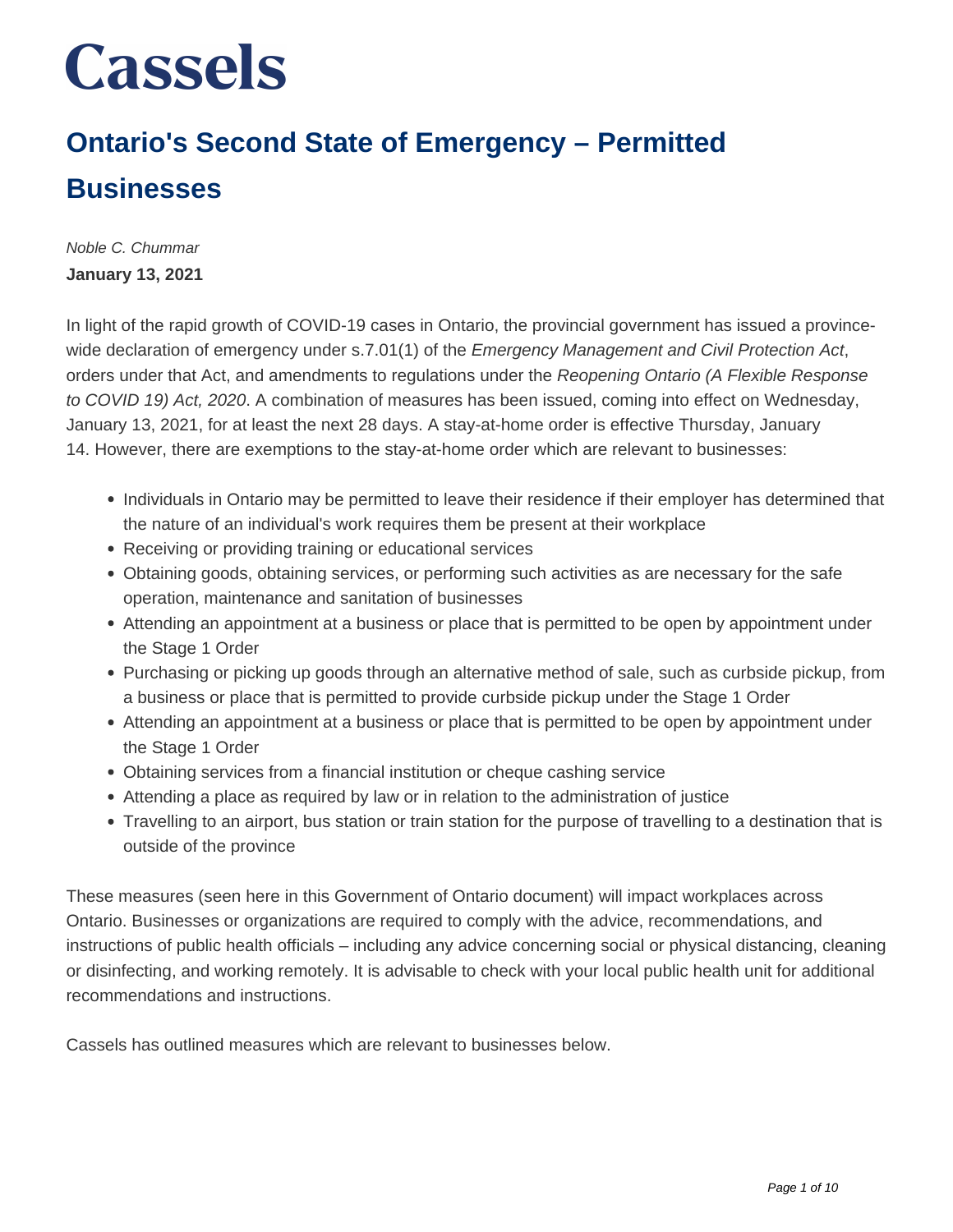### **Emergency Measures for Businesses, Organizations and Facilities**

### **Work From Home Except Where Necessary**

Individuals responsible for a business or organization that is open must make sure that any person who performs work for their business or organization conducts their work remotely, with limited exceptions, for example, where the nature of their work requires them to be on site at the workplace.

### **Screening**

Businesses must comply with the advice and instructions of the Office of the Chief Medical Officer of Health with respect to screening individuals. Additionally, workplaces must screen any workers or visitors entering the work environment (see the COVID-19 Screening Tool for Workplaces for more information).

### **Face Coverings**

Businesses must ensure that masks or face coverings (that cover the mouth, nose and chin) are worn by any person (including members of the public and workers) in the indoor areas of the business, with limited exceptions.

### **Capacity Limits**

All businesses or facilities must limit capacity so that every member of the public is able to maintain two metres of physical distancing from every other person and limit the number of people occupying a room that is open to the public to 50% capacity of the particular room. Some businesses or facilities have restrictions that apply beyond the general capacity requirements.

Additionally, businesses or facilities that engage in retail sales to the public must post a sign visible to the public that states the maximum capacity they are permitted to operate under.

### **Safety Plans**

There is a requirement for all open businesses to prepare and make available a COVID-19 safety plan. A copy of the plan shall be made available to any person for review upon request, and be posted where it would come to the attention of individuals working in or attending the business (see more information on how to develop your COVID-19 Safety Plan).

### **Businesses Permitted to Open (Exemptions)**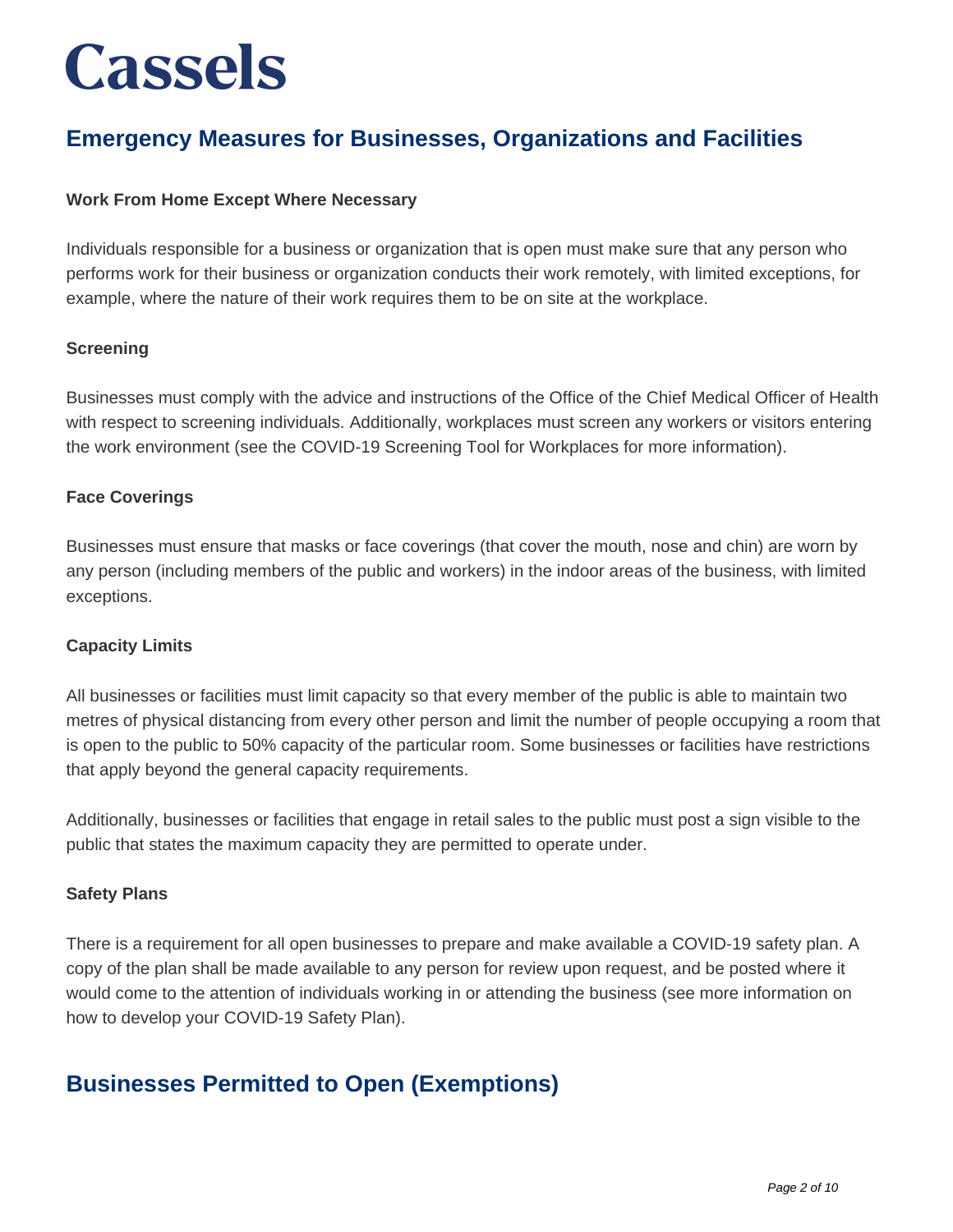The province of Ontario has identified businesses which are permitted to stay open during the state of emergency. It is a large comprehensive list and Cassels has highlighted a number of businesses that are relevant to the majority of our client base. For a full list of businesses that are permitted to stay open, please click here.

### **Supply Chain**

Businesses that supply businesses or places that are permitted to open within Ontario, or that supply businesses or services that have been declared essential in a jurisdiction outside of Ontario, with the support, products, supplies, systems, or services, including processing, packaging, warehousing, distribution, delivery, and maintenance necessary to operate.

### **Restaurants, Bars and Other Food and Drink Establishments**

Only take-out, drive-through and delivery are permitted. This includes the sale of alcohol.

### **Retailers**

Supermarkets, convenience stores, indoor farmer's markets and other establishments which sell primarily food

- Members of the public being able to maintain two metres physical distance from every other person in the business or facility and complying with face covering rules
- The number of persons occupying any room that is open to the public does not exceed 50% capacity of the particular room
- Curbside pick-up and delivery are permitted

### **Pharmacies**

- Members of the public being able to maintain two metres physical distance from every other person in the business or facility and complying with face covering rules
- The number of persons occupying any room that is open to the public does not exceed 50% capacity of the particular room
- Curbside pick-up and delivery are also permitted

### Discount Retailers and Big Box Stores that Sell Groceries

- Members of the public being able to maintain two metres physical distance from every other person in the business or facility
- The number of persons occupying any room that is open to the public does not exceed 25% capacity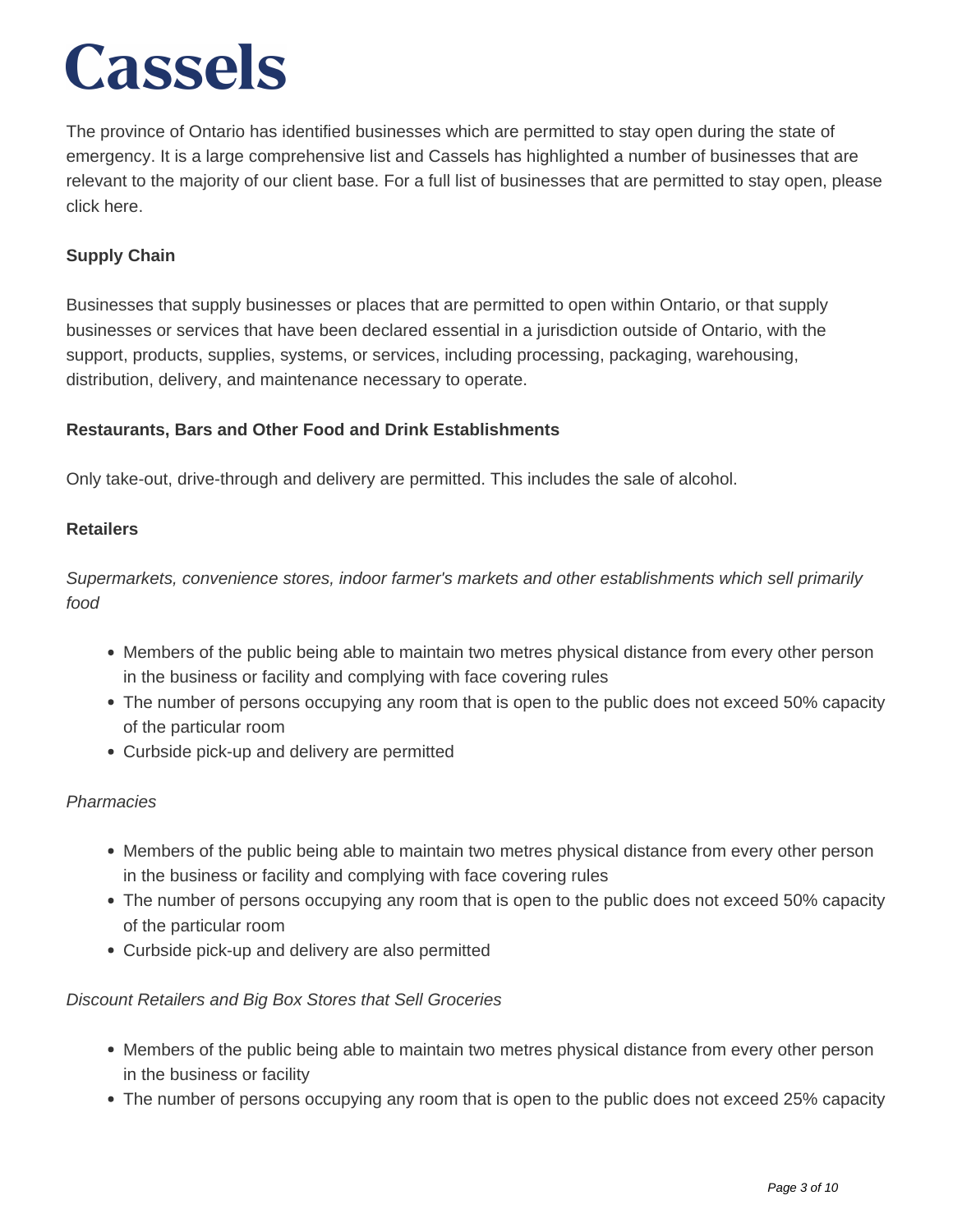of the particular room

Curbside pick-up and delivery are permitted

For **other retailers**, distancing and face covering rules apply**.** Furthermore, operating hours are only between 7am and 8pm.

Safety supply stores, businesses that sell, rent or repair assistive/mobility/medical devices, and optical stores that sell prescription eyewear to the public by appointment only

- Limit the number of persons occupying any room that is open to the public in the business to not exceed 50% capacity of the particular room
- Curbside pick-up and delivery are permitted
- Operating hours of 7am to 8pm

### Shopping Malls

- Closed for in-person retail. Members of the public are only permitted to enter the mall to:
	- Access businesses and organizations permitted to be open (e.g., pharmacy, dentist); food court open for take away, or by appointment only to facilitate pick-up as set out below
	- Access court services and government services
- Shopping malls can establish:
	- A single designated location inside the shopping mall for order pick-up by patrons. Pick-up inside the shopping mall must be by appointment only
	- Any number of designated locations outside the shopping mall for curbside pick-up by patrons
- Members of the public not permitted to loiter in any area of the shopping mall that is not related to the purpose of their visit
- Must open no earlier than 7am and close no later than 8pm, except to provide access to grocery stores/supermarkets, pharmacies, and healthcare providers that only have public entrances that face the interior of the mall

Cannabis retail stores operating under the authority of a retail store authorization issued under the Cannabis Licence Act, 2018

- By curbside pick-up or delivery only; operating hours of 7am to 8pm
- An item may only be provided for curbside pick-up if the patron ordered the item before arriving at the business premises

Motor Vehicle Sales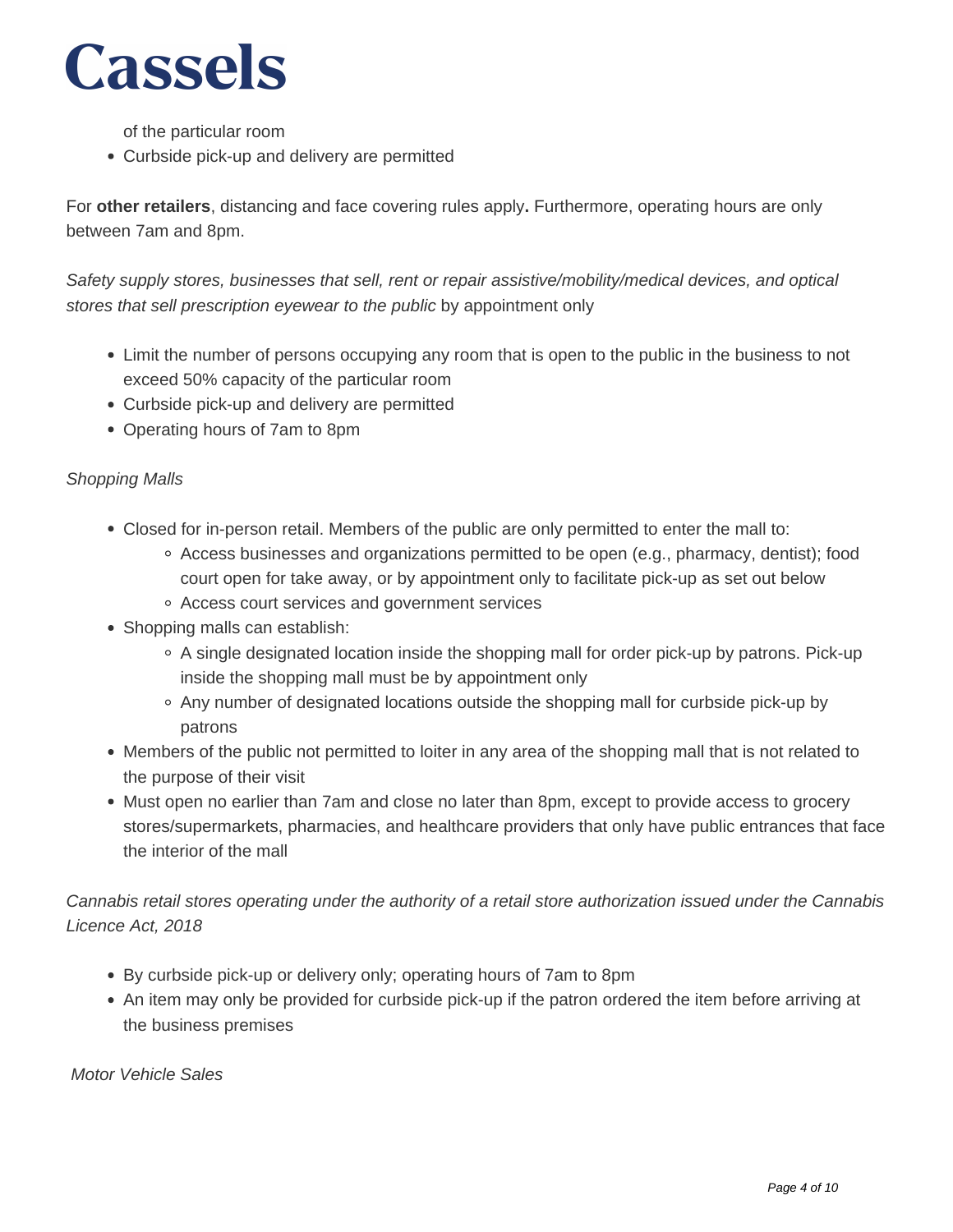- Includes cars, trucks and motorcycles; recreational vehicles including motor homes; trailers and travel trailers; boats and other watercraft; and other motorized vehicles, including power assisted bicycles, golf carts, scooters, snowmobiles and all terrain vehicles
- By appointment only
- Members of the public must not be permitted where products are neither sold nor displayed for sale
- Subject to certain conditions related to test drives
- Operating hours of 7am to 8pm

General Retail (all other retail, including hardware, pet food, computers, etc.)

- Curbside pick-up or delivery only (in person retail shopping not permitted)
- An item may only be provided for curbside pick-up if the patron ordered the item before arriving at the business premises
- Sales must be exclusively made so patrons are not required to enter the indoor area of the business, including curbside pick-up or delivery
- Operating hours of 7am to 8pm

### **Services**

Rental and Leasing Services (including automobile, commercial and light industrial machinery and equipment rental)

By appointment only

### Domestic Services

Only to support children, seniors or vulnerable persons, including housekeeping, cooking, indoor and outdoor cleaning and maintenance services

Vehicle Services (including equipment repair and essential maintenance and vehicle and equipment rental services)

By appointment only

**Staffing services including providing temporary help** are permitted to remain open.

**Hotels, motels, lodges, cabins, cottages, resorts and other shared rental accommodation, including student residences** are permitted to remain open subject to the conditions below:

Any indoor pools, indoor fitness centres, or other indoor recreational facilities that are part of the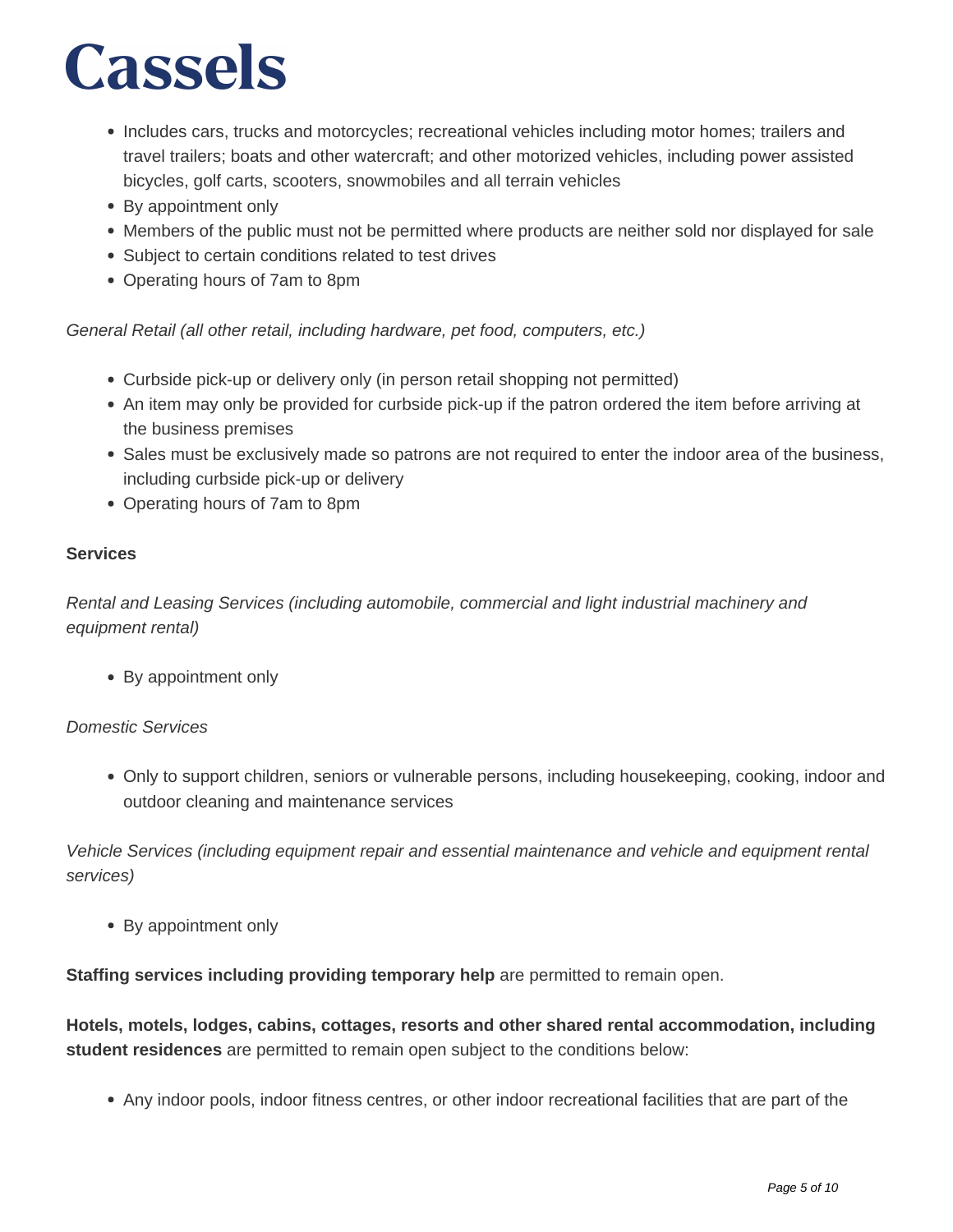operation of these businesses, are closed

• Pre-arranged booking for short term rentals prohibited with exceptions for housing requirements

#### Financial Services

These following **Financial Services** are permitted to open:

- Capital markets and related securities trading and advisory services
- Banking/credit union activities including credit intermediation
- Insurance
- Land registration services
- Pension and benefits payment services
- Financial services including payroll and payment processing and accounting and tax services

#### Real Estate Services (including pre-sale construction)

No open houses showing a property, permitted by appointment only

#### Telecommunications and IT Infrastructure/Service Providers

**Information Technology (IT) services, including online services, software products and the facilities necessary for their operation and delivery** are permitted to open.

As are **telecommunications providers and services (phone, internet, radio, cell phones etc.) and facilities necessary for their operation and** delivery are permitted to open with the condition noted below:

• Retail stores operated by a telecommunications provider or service may only permit members of the public to enter the premises by appointment and only for repairs or technical support

### **Newspapers, radio and television broadcasting are permitted to open.**

#### Maintenance Services

Maintenance, repair and property management services that manage and maintain the safety, security, sanitation and operation of institutional, commercial, industrial and residential properties and buildings are permitted to open.

#### Transportation Services

The following **transportation services** are permitted to be open in Ontario: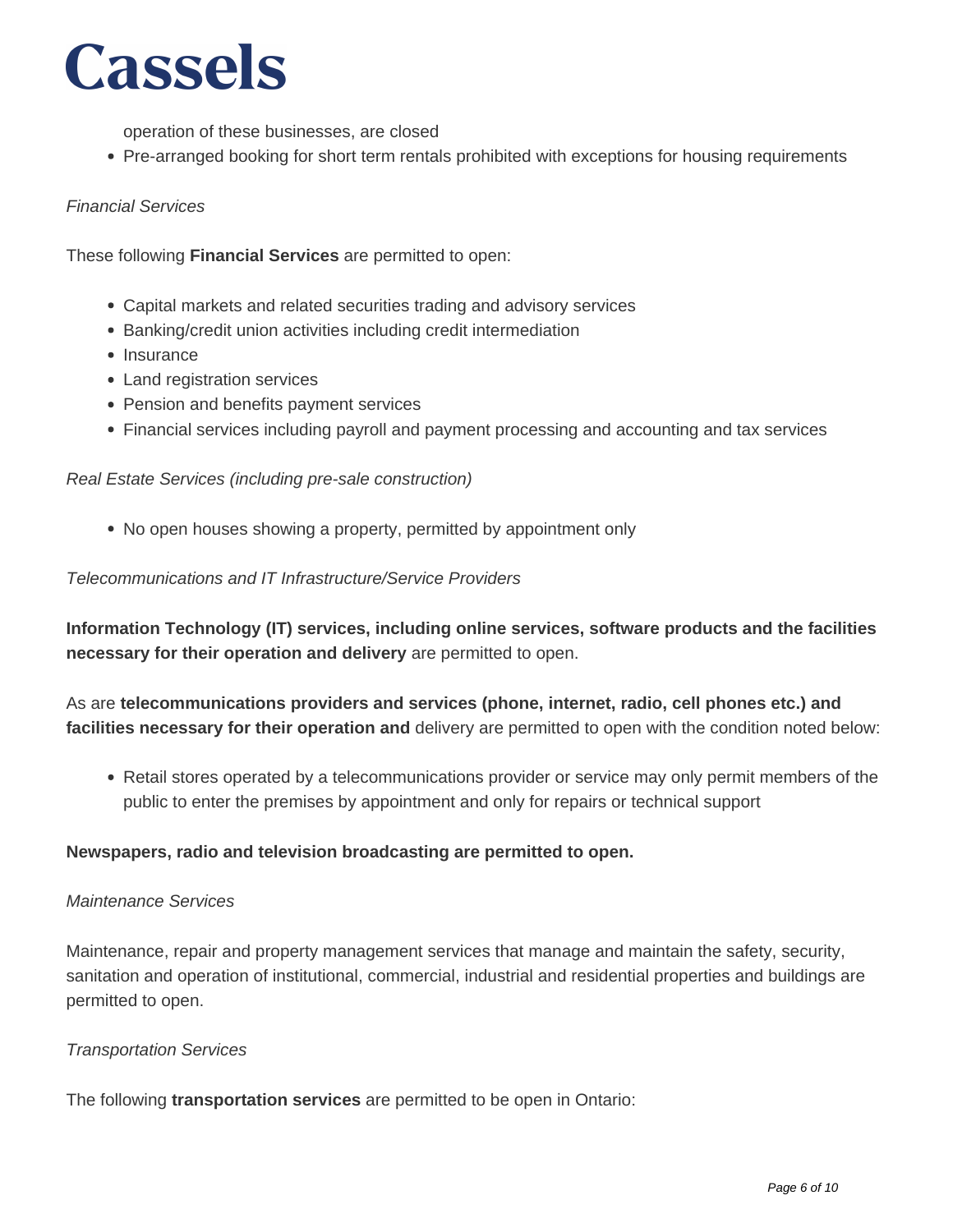- Transportation services provided by air, water, road, and rail, including taxis and other private transportation providers
- Support services for transportation services, including:
	- logistical support, distribution services, warehousing and storage, truck stops and tow operators, and
	- o services that support the operations and safety of transportation systems including maintenance and repairs
- Marinas, boating clubs and other organizations that maintain docking facilities for members or patrons with conditions
- Businesses that provide and support online retail, including by providing warehousing, storage and distribution of goods that are ordered online

### **Manufacturing**

The following kinds of **manufacturing** businesses are permitted to remain open:

Businesses that extract, manufacture, process and distribute goods, products, equipment and materials, including businesses t hat manufacture inputs to other manufacturers (e.g., primary metal/ steel, blow molding, component manufacturers, chemicals, etc. that feed the end product manufacturer), regardless of whether those other manufacturers are inside or outside of Ontario, together with businesses that support and facilitate the movement of goods within integrated North American and global supply chains

### **Agriculture and Food Production**

The following categories of **agriculture and food production** businesses are permitted to remain open in Ontario:

- Businesses that produce food and beverages, and agricultural products including plants, including by farming, harvesting, aquaculture, hunting and fishing
- Businesses that process, manufacture or distribute food, beverages, crops, agricultural products, animal products and by products
- Businesses that support the food or agricultural products supply chains and the health and safety of food, animals and plants

### **Construction**

With respect to **construction**, the following descriptions of business are permitted to remain open:

Permitted construction activities or projects and related services, including land surveying and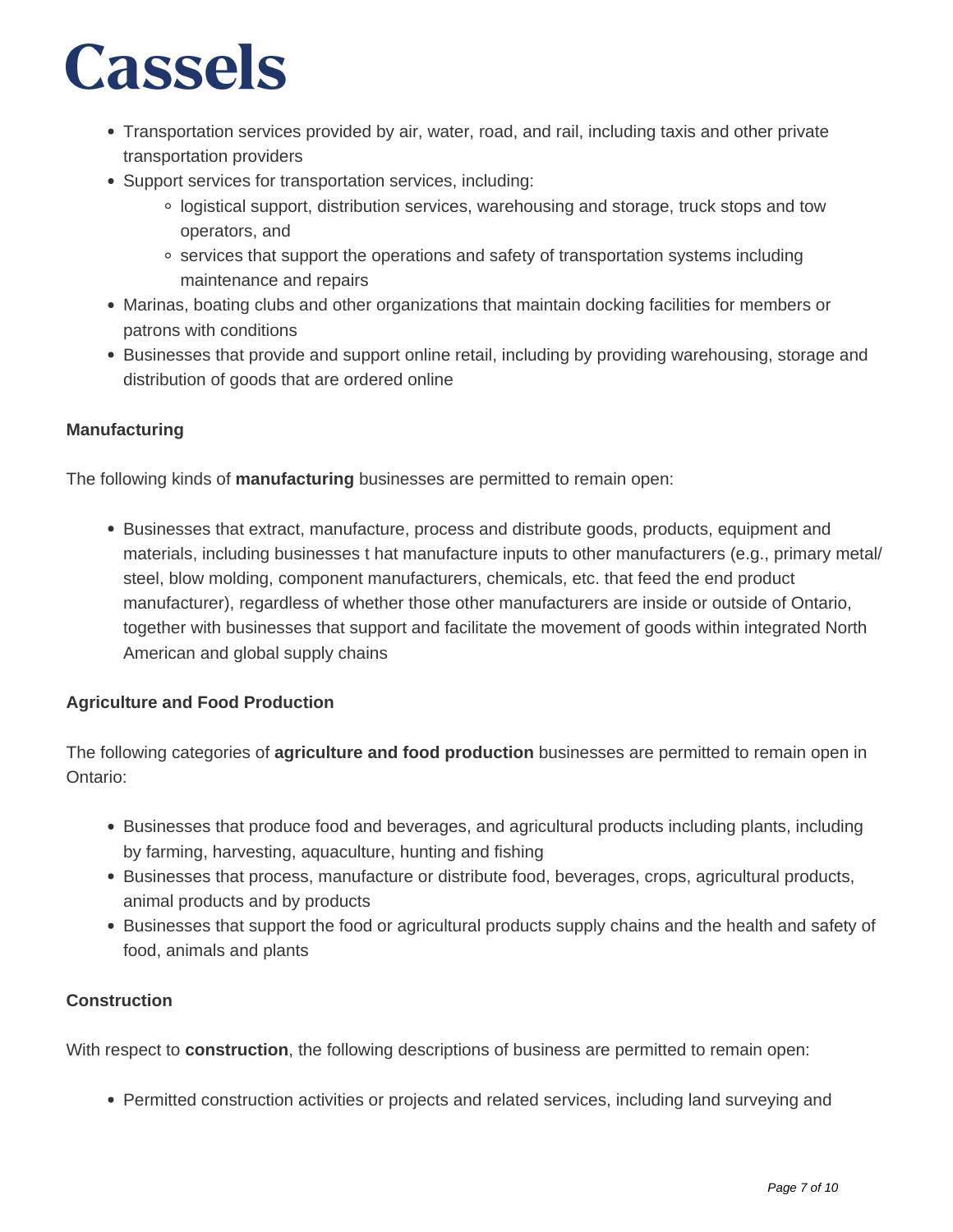demolition services

- Construction projects and services associated with the healthcare sector and long-term care, including new facilities, expansions, renovations and conversion of spaces that could be repurposed for health care space
- Construction projects and services required to ensure safe and reliable operations of, or to provide new capacity in, provincial and municipal infrastructure, including transit, transportation, energy, mining and justice sectors beyond the day-to-day maintenance
- Construction projects and services that support the operations of, and provide new capacity in schools, colleges, universities, municipal infrastructure and child care centres within the meaning of the Child Care and Early Years Act, 2014
- Construction projects under the Investing in Canada Infrastructure Program
- Construction projects and services that support the operations of Broadband internet and cellular technologies and services
- Critical industrial construction activities required for
	- the maintenance and operations of petrochemical plants and refineries
	- significant industrial petrochemical projects where preliminary work has already commenced
	- industrial construction and modifications to existing industrial structures limited solely to work necessary for the production, maintenance and/or enhancement of Personal Protective Equipment, medical devices (such as ventilators), and other identified products directly related to combatting the COVID-19 pandemic
- Construction projects that are due to be completed before July 2021 and that would provide additional capacity in the production, processing, manufacturing or distribution of food, beverages or agricultural products
- Construction projects that were commenced before January 12, 2021, and that would

provide additional capacity for businesses that provide logistical support, distribution services, warehousing, storage or shipping and delivery services, or provide additional capacity in the operation and delivery of Information Technology (IT) services or telecommunications services

- Residential construction projects where
	- a footing permit has been granted for single family, semi-detached and townhomes
	- the project is a condominium, mixed use or other residential building, or
	- o the project involves renovations to residential properties and construction work was started **before January 12, 2021**
- Construction to prepare a site for an institutional, commercial, industrial or residential development, including any necessary excavation, grading, roads or utilities infrastructure
- Construction and maintenance activities necessary to temporarily close construction sites that have paused or are not active and to ensure ongoing public safety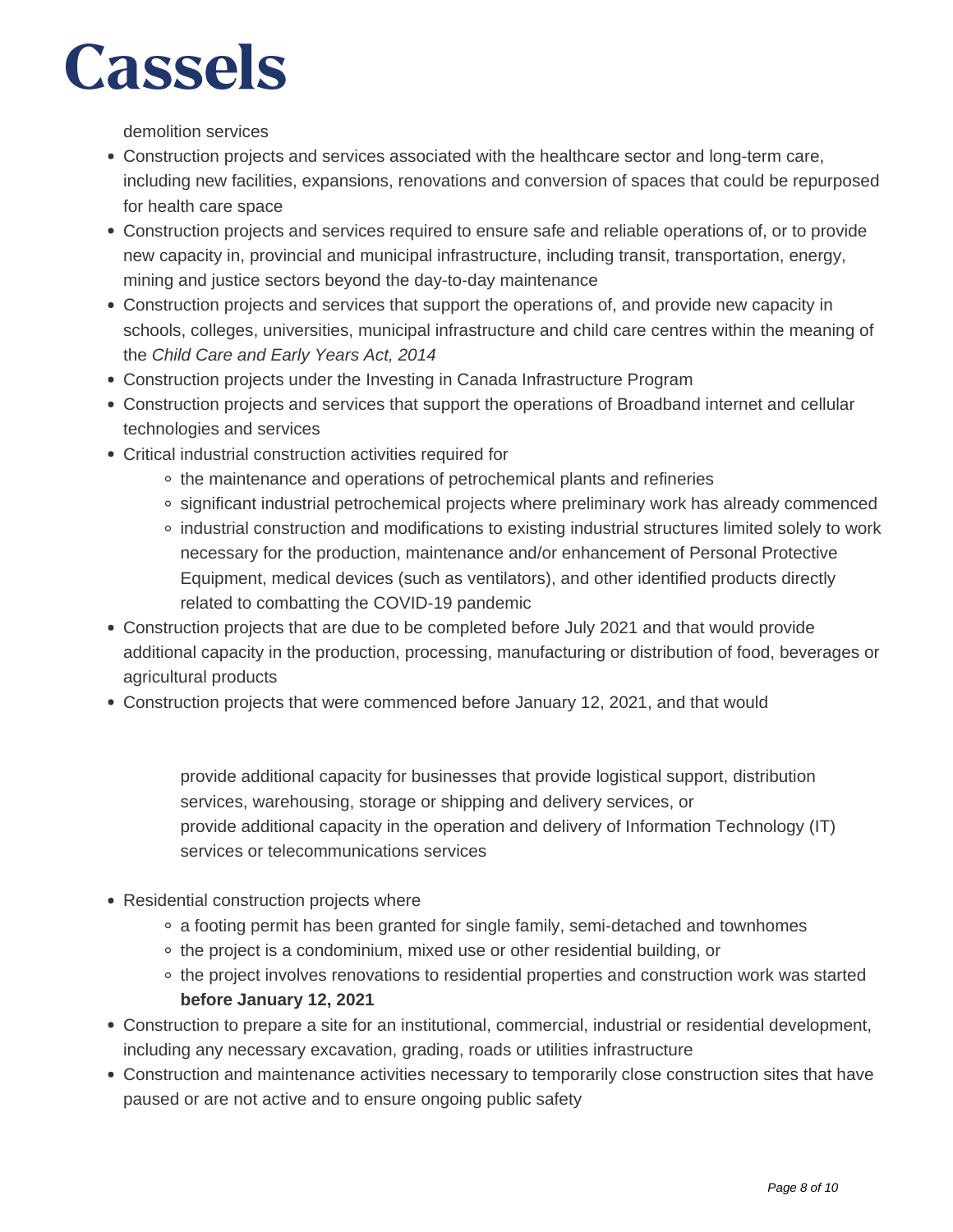- Below-grade multi-unit residential construction projects, such as apartments and condominiums
- Construction on any project intended to provide either, affordable housing, or shelter or supports for vulnerable persons
- If the project is being funded in whole or in part by, or is being undertaken by, any of the following:

the Crown in right of Canada or in right of Ontario an agency of the Crown in right of Canada or in right of Ontario a municipality a service manager as defined in the Housing Services Act, 2011, or a registered charity and not for profit within the meaning of the Income Tax Act (Canada)

The Ontario government also provided that businesses must follow public health measures and should review the workplace safety guidelines. Enhanced with:

- Workplace testing
- Additional enforcement to ensure compliance

### **Resources and Energy**

**Resource and energy** businesses that are permitted to remain open:

- Businesses that provide and ensure the domestic and global continuity of supply of resources, including, resource exploration, mining, forestry, aggregates, petroleum, petroleum by products and chemicals
- Electricity generation, transmission, distribution and storage and natural gas distribution, transmission and storage

### **Research**

**Research-oriented** businesses that are permitted to remain open:

Businesses and organizations that maintain research facilities and engage in research, including medical research and other research and development activities

### **Health Care and Social Services**

**Health care and social services** businesses that are permitted to remain open in Ontario:

Organizations and providers that deliver home care services or personal support services to seniors